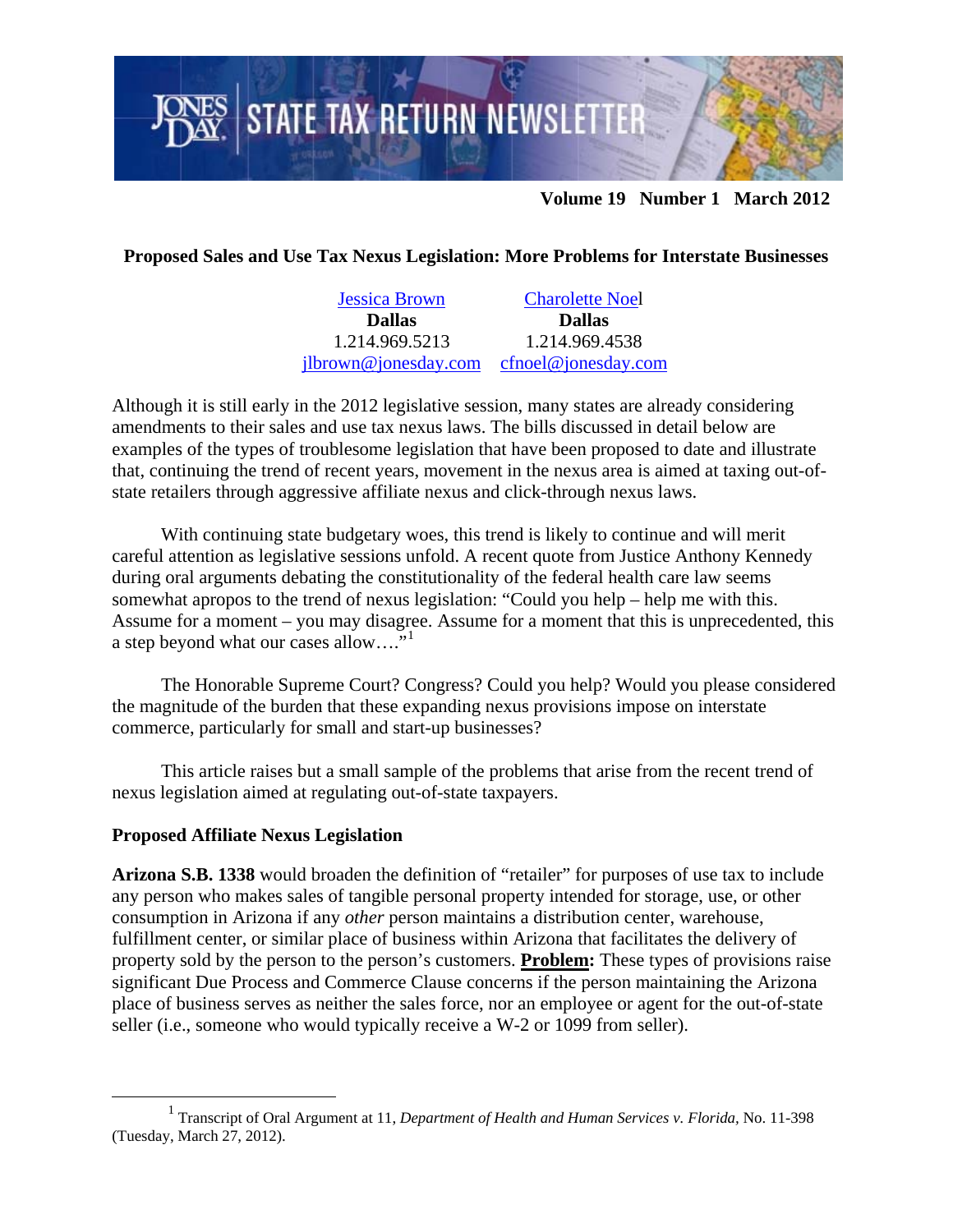**Indiana H.B. 1119** defines "retail merchant engaged in business in Indiana" to include any retail merchant who: (1) makes retail transactions in which a person acquires personal property or taxable services for use, storage, or consumption in Indiana; and (2) enters into an arrangement with any person, other than a common carrier, to facilitate the retail merchant's delivery of property to customers in Indiana by allowing customers to pick up property sold by the retail merchant at a place of business maintained by the person in Indiana. Additionally, a person would be required to collect and remit gross retail tax or use tax as a retail merchant if the activities conducted by any person in Indiana are significantly associated with the retail merchant's ability to establish and maintain a market in Indiana. **Problem:** Similar to provisions proposed by the other states, the application of this type of provision exceeds the farthest boundaries established by the Supreme Court in *National Geographic v. California Bd. of Equalization,* 430 U.S. 551, 556 (1977)(nexus requires a connection beyond the means of the instruments of interstate commerce being conducted) and *Quill Corp. v. North Dakota,* 504 U.S. 298 (1992)(nexus requires physical presence beyond minimum contacts).

**Oklahoma H.B. 2586** would modify the definition of "maintaining a place of business in this state" by including any retailer that has agents in the state delivering, installing, assembling, or performing maintenance services for the retailer or other persons conducting other activities in Oklahoma that are significantly associated with the retailer's ability to establish and maintain a sales market in Oklahoma. The definition of "maintaining a place of business in this state" also includes persons using trademarks, service marks, or trade names in Oklahoma that are the same as or substantially similar to those used by an out-of-state retailer, as well as persons who facilitate a retailer's delivery of property to Oklahoma customers by allowing the pickup of goods at an office, distribution facility, warehouse, storage place, or other similar place in the state. **Problem:** Provisions attempting to impose nexus by use of similar trademarks, service marks or tradenames raise significant Due Process and Commerce Clause concerns, particularly in situations where the persons are not commonly controlled, and are thus not a unitary business.

**Utah H.B. 384** would expand sales and use tax collection and remittance obligations to out-ofstate sellers with substantial ownership interest in in-state businesses or to sellers that make sales to in-state purchasers by mail, telephone, the internet, or other media and have contractual relationships with in-state sellers to perform installation, maintenance, or repair services for those in-state purchasers. **Problem:** These types of provisions are a step beyond what the current Supreme Court cases have allowed and raise concerns of both lack of a substantial nexus to the seller being regulated and fair apportionment of sales transactions occurring in interstate commerce.

## **Proposed Click-Through Nexus Legislation**

**Indiana H.B. 1119** creates a rebuttable presumption that a retailer is engaged in business in Indiana if the retail merchant enters into an agreement with one or more residents of Indiana under which the resident directly or indirectly refers potential customers to the retail merchant. The presumption is applied only where the cumulative gross receipts from the sales by the retail merchant to customers in Indiana who are referred to the retail merchant by all residents are greater than \$10,000 during the preceding 12 months.

The new law would be effective from the earlier of January 1, 2014, or the third month after the Indiana State Budget Agency certifies that a requirement for sellers to collect use tax on remote sales has been enacted into law by the United States Congress. The Indiana provision is similar to the California click-through nexus bill passed last year which also included a tie to federal